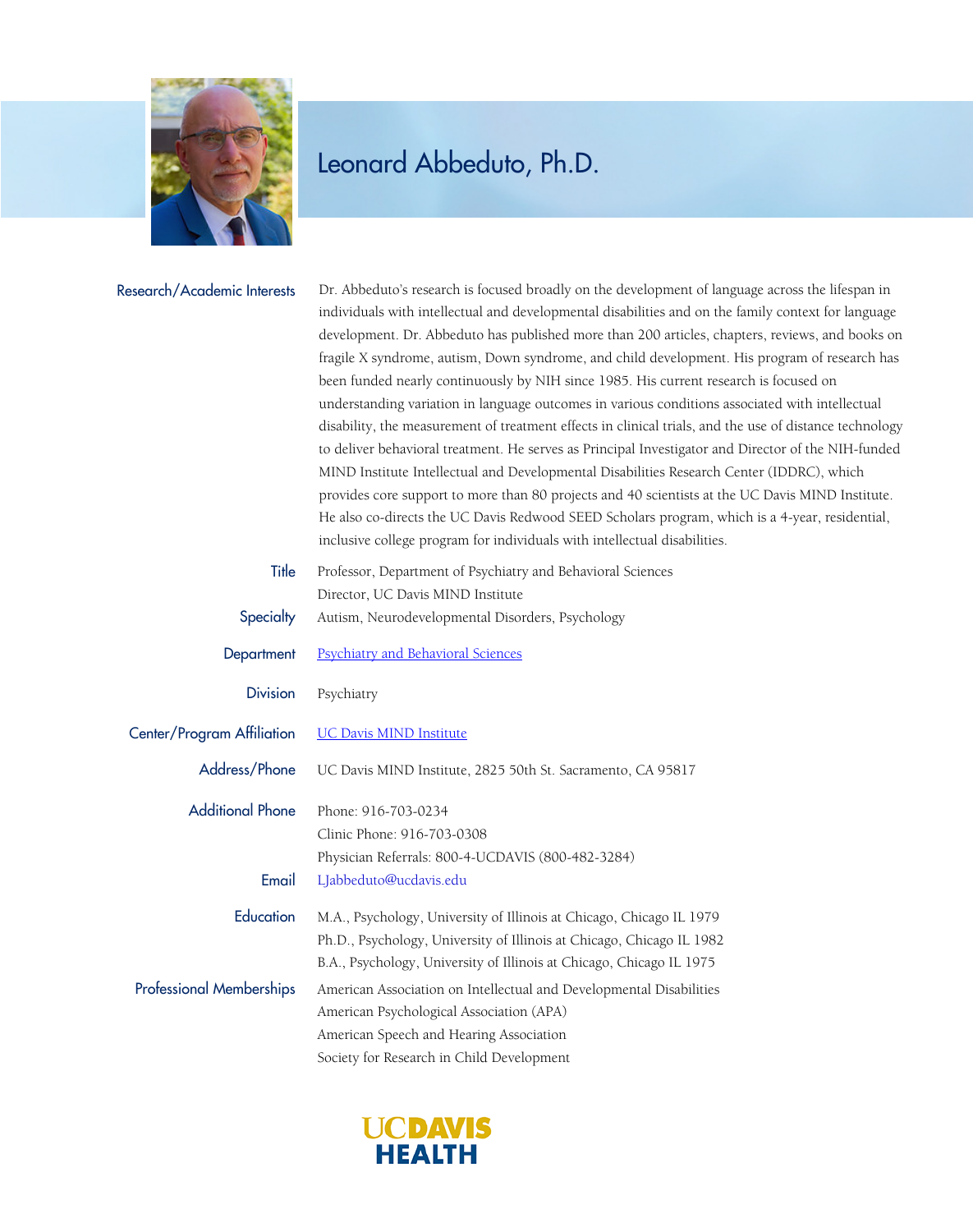

Trisomy 21 Research Society

| <b>Honors and Awards</b>          | Edgar A. Doll Career Research Award, American Psychological Association (Division 33), 2017       |
|-----------------------------------|---------------------------------------------------------------------------------------------------|
|                                   | Fellow, American Psychological Association (Division 33), 2014                                    |
|                                   | Enid and William Rosen Research Award, National Fragile X Foundation, 2010                        |
|                                   | Distinguished Faculty Award, University of Wisconsin School of Education, 2008                    |
|                                   | Charles J. Anderson Professor of Education, University of Wisconsin-Madison, 2008, 2009, 2010,    |
|                                   | 2011                                                                                              |
|                                   | Kellett Mid-Career Research Award, University of Wisconsin-Madison, 2008                          |
|                                   | Fellow, American Association on Intellectual and Developmental Disabilities, 2000                 |
|                                   | Vilas Associates Award, University of Wisconsin-Madison, 1997, 1998                               |
|                                   | Emil H. Steiger Distinguished Teaching Award, University of Wisconsin-Madison, 1996               |
|                                   | Faculty Stewardship Award, UC Davis, 2017                                                         |
| <b>Select Recent Publications</b> | Bullard L, Harvey D, Abbeduto L. Exploring the feasibility of collecting multimodal multiperson   |
|                                   | assessment data via distance in families affected by fragile X syndrome. J Telemed Telecare. 2021 |
|                                   | Apr 12:1357633X211003810. doi:10.1177/1357633X211003810. Epub ahead of print. PMID:               |
|                                   | 33840279.                                                                                         |

Thurman AJ, Potter LA, Kim K, Tassone F, Banasik A, Potter SN, Bullard L, Nguyen V, McDuffie A, Hagerman R, Abbeduto L. Controlled trial of lovastatin combined with an open-label treatment of a parent-implemented language intervention in youth with fragile X syndrome. J Neurodev Disord. 2020 Apr 22;12(1):12. doi:10.1186/s11689-020-09315-4. PMID:32316911.

Abbeduto L, Berry-Kravis E, Sterling A, Sherman S, Edgin JO, McDuffie A, Hoffmann A, Hamilton D, Nelson M, Aschkenasy J, Thurman AJ. Expressive language sampling as a source of outcome measures for treatment studies in fragile X syndrome: feasibility, practice effects, test-retest reliability, and construct validity. J Neurodev Disord. 2020 Mar 24;12(1):10. doi:10.1186/s11689- 020-09313-6. Erratum in: J Neurodev Disord. 2020 Apr 2;12(1):11. PMID:32204695.

del Hoyo Soriano L, Rosser T, Hamilton D, Wood T, Abbeduto L, Sherman S. Gestational age is related to symptoms of Attention-Deficit/Hyperactivity Disorder in late-preterm to full-term children and adolescents with Down syndrome. Scientific Reports. 2020;10(1):20345. doi:10.1038

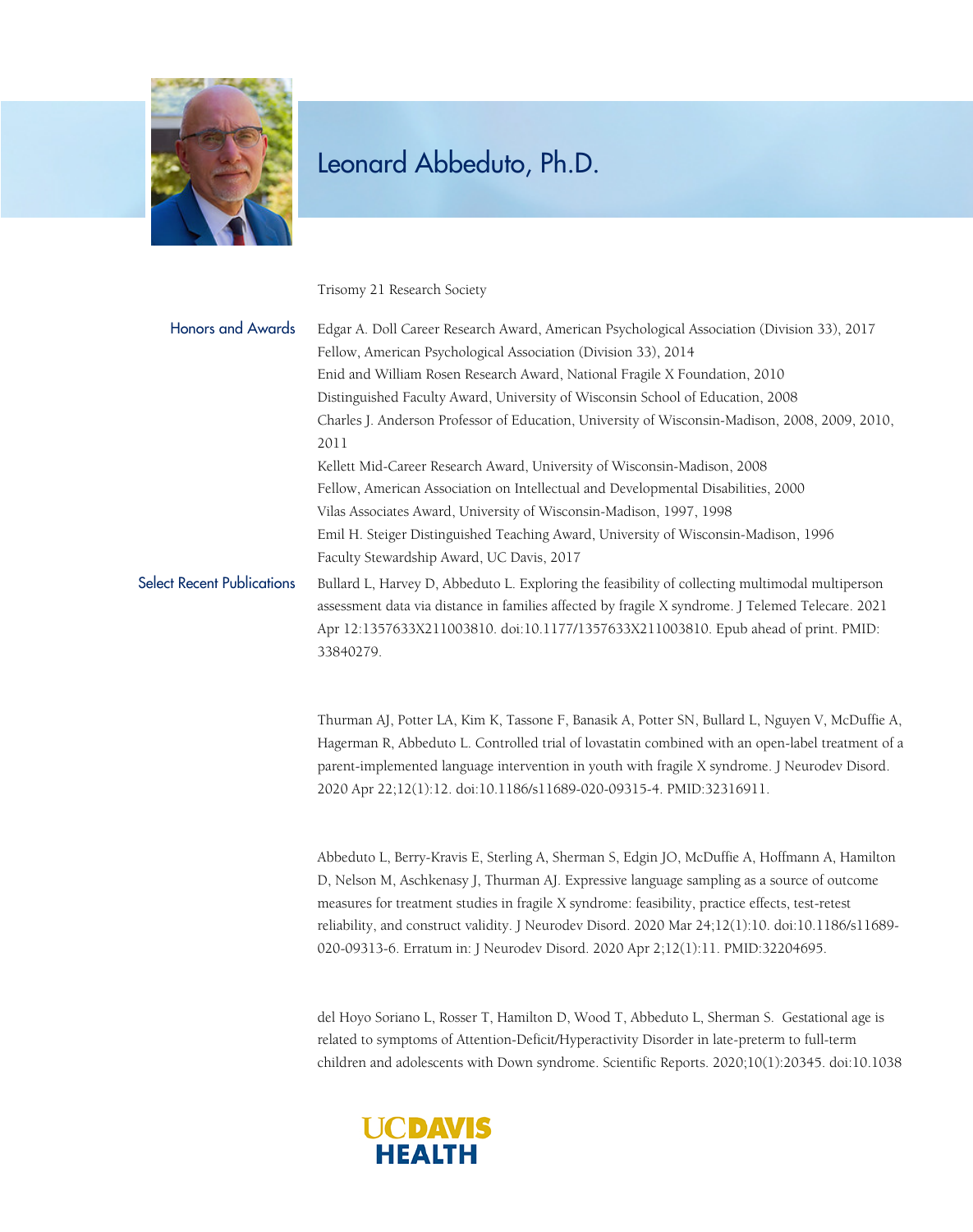

/s41598-020-77392-5.

Abbeduto L, Thurman AJ, McDuffie A, Klusek J, Feigles RT, Ted Brown W, Harvey DJ, Adayev T, LaFauci G, Dobkins C, Roberts JE. ASD Comorbidity in Fragile X Syndrome: Symptom Profile and Predictors of Symptom Severity in Adolescent and Young Adult Males. J Autism Dev Disord. 2019 Mar;49(3):960-977. doi:10.1007/s10803-018-3796-2. PMID:30382442.

Conners FA, Tungate AS, Abbeduto L, Merrill EC, Faught GG. Growth and Decline in Language and Phonological Memory Over Two Years Among Adolescents With Down Syndrome. Am J Intellect Dev Disabil. 2018 Mar;123(2):103-118. doi:10.1352/1944-7558-123.2.103. PMID: 29480772.

Channell MM, Loveall SJ, Conners FA, Harvey DJ, Abbeduto L. Narrative Language Sampling in Typical Development: Implications for Clinical Trials. Am J Speech Lang Pathol. 2018 Feb 6;27(1): 123-135. doi:10.1044/2017\_AJSLP-17-0046. PMID:29222570.

McDuffie A, Banasik A, Bullard L, Nelson S, Feigles RT, Hagerman R, Abbeduto L. Distance delivery of a spoken language intervention for school-aged and adolescent boys with fragile X syndrome. Dev Neurorehabil. 2018 Jan;21(1):48-63. doi:10.1080/17518423.2017.1369189. Epub 2017 Sep 28. PMID:28956679.

McDuffie A, Oakes A, Machalicek W, Ma M, Bullard L, Nelson S, Abbeduto L. Early Language Intervention Using Distance Video-Teleconferencing: A Pilot Study of Young Boys With Fragile X Syndrome and Their Mothers. Am J Speech Lang Pathol. 2016 Feb;25(1):46-66. doi:10.1044 /2015\_AJSLP-14-0137. PMID:26502382.

Abbeduto L, McDuffie A, Thurman AJ. The fragile X syndrome-autism comorbidity: what do we really know? Front Genet. 2014 Oct 16;5:355. doi:10.3389/fgene.2014.00355. PMID:25360144.